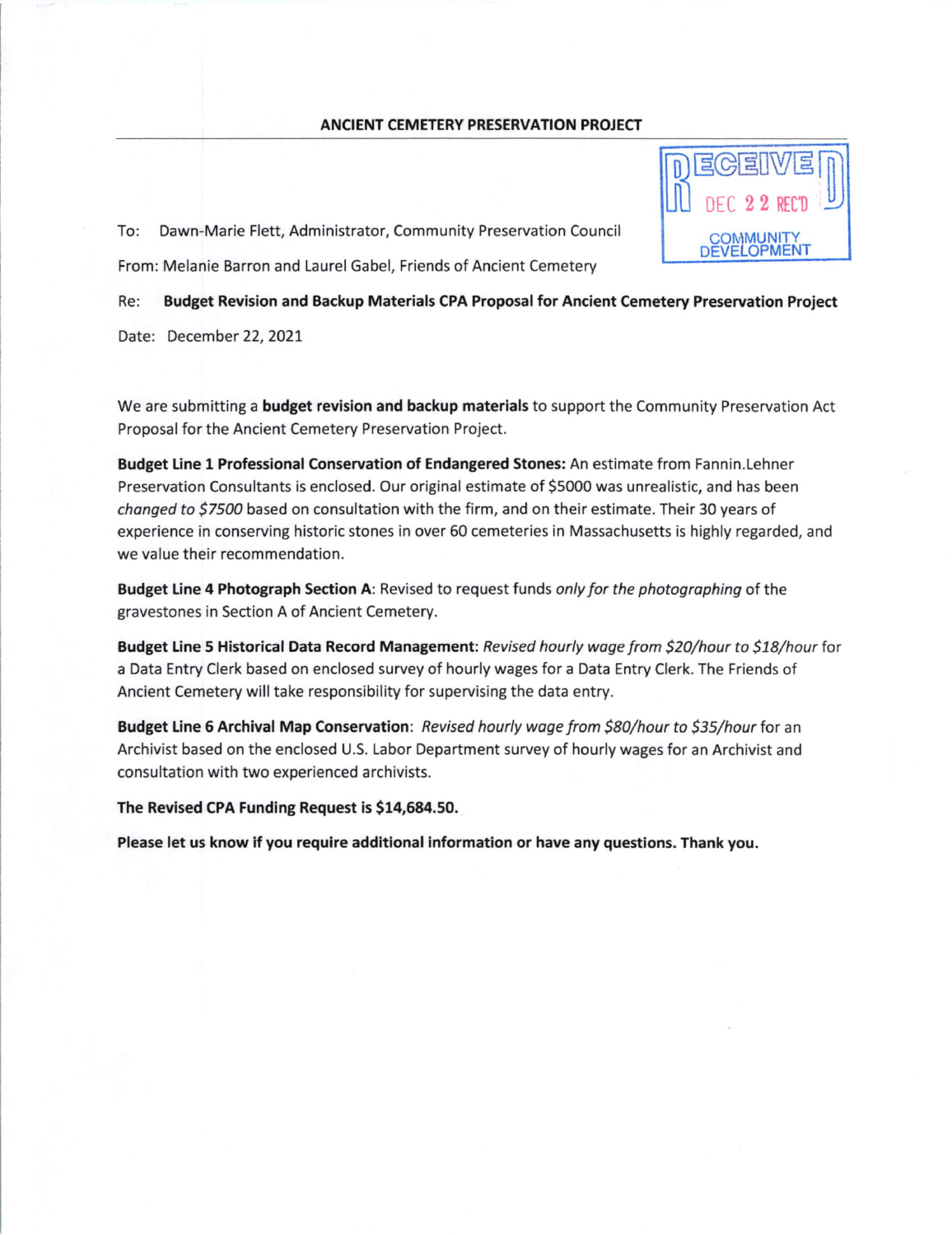## TOWN OF YARMOUTH COMMUNITY PRESERVATION COMMITTEE

## 2022 PROJECT APPLICATION FORM FOR CONSIDERATION AT APRIL 2022 ANNUAL TOWN MEETING Funding to be provided in FY23

| Project Name: Ancient Cemetery Preservation Project                                   | Date: October 28th, 2021         |  |  |  |
|---------------------------------------------------------------------------------------|----------------------------------|--|--|--|
| Project Location: Ancient Cemetery, Yarmouth Port                                     |                                  |  |  |  |
| Assessor Map/Lot: (Map132/77)                                                         |                                  |  |  |  |
| Deed: Book<br>Page                                                                    |                                  |  |  |  |
| 16,468.50<br>Total Cost of Project: \$<br>(leave amount blank for land acquisitions.) | CPA Funding Request: \$14,684.50 |  |  |  |
| Fiscal Year: FY23                                                                     |                                  |  |  |  |
| Project Proponent: Jeff Colby, Yarmouth DPW (with Friends of Ancient Cemetery, Inc.)  |                                  |  |  |  |
| Title: Director, Yarmouth DPW                                                         |                                  |  |  |  |

Business Name: Yarmouth DPW

Mailing Address: 74 Town Brook Rd., West Yarmouth, MA 02673

Telephone Number: 508-398-2231, ext. 1250

E-mail Address: jcolby@yarmouth. ma. us

Community Preservation Categories:

| Community Housing   |
|---------------------|
| ✔ Historic Resource |

Open Space Recreation

NOTE: Some projects may be subject to a permanent deed restriction that meets the requirements of MGL c. 44B  $§12$  and MGL c. 184  $\S 23$  to 31. The deed restrictions run with the land in perpetuity and are enforceable by a governing agency.